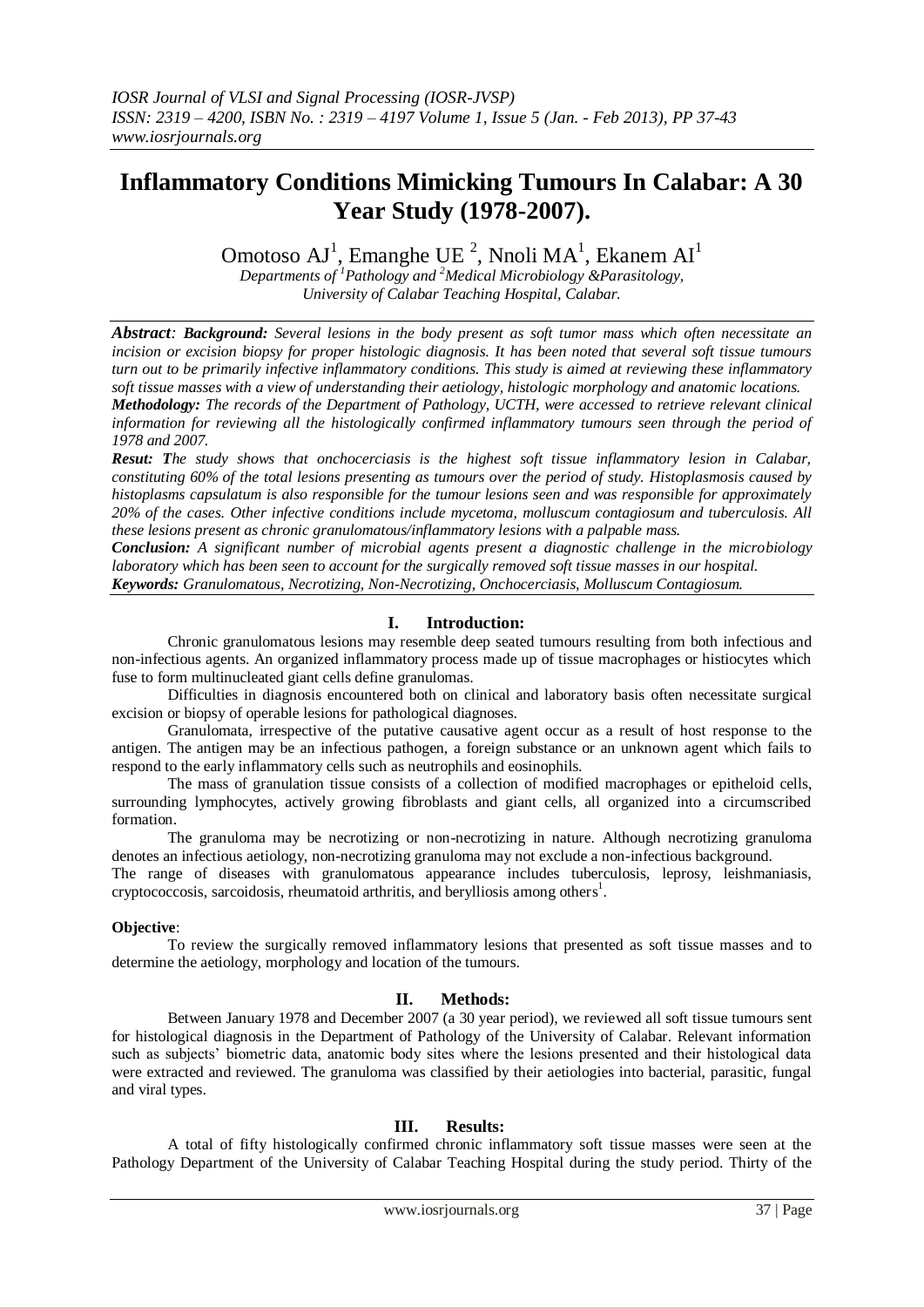tumours were onchocercal masses accounting for 60% formed the majority with ten tumours due to Histoplasmosis. Table 1 shows the distribution of all the clinical diagnoses.

The tumours were all of infective origin, namely bacterial, parasitic, fungal and viral aetiology. The two bacterial tumours were each a tuberculous and rhinoscleroma granulomas. Thirty tumours were caused by parasites (onchocerciasis and leishmaniasis) while fifteen were of fungal aetiology, namely histoplasmosis, mycetoma and blastomycosis. There were two viral cases caused by *molluscum contagiosum.*

All subjects of age groups between 0-5 to 66-70years were affected. The 11-15 year age group had the highest (13) number of tumours closely followed by the 6-10 and 0-5 years age groups, with 7 and 6 lesions, respectively. Table 2 shows the age distribution by the aetiology of the tumours in this study.

The anatomic locations of the different granulomas varied widely. The distribution of onchocercal granulomas, which represented the highest number of tumours, is shown by a pie chart.

The onchocercal nodules predominated the biopsied masses and were widely distributed mainly in chest wall (5), two each in the anterior shoulder region, forehead, knee, anterior abdomen, popliteal fossa and one nodule each presenting in the forearm, iliac crest, face, axilla, inguinal region, scapular, gluteus and intra orbital areas. The sites of presentation of eleven nodules were however not indicated in the study.

The lesions found to be histoplasmosis had two masses presenting over the clavicle and the one tumour each found in the shoulder, ankle, hand, periorbital region and anatomic sites were not indicated for four lesions.

All four lesions histologically confirmed as mycetoma presented in the feet while the single tuberculous nodule was a wrist lesion.

While the rhinoscleroma was biopsied from the maxillary antrum, the leishmanal lesion was from the trunk and the blastomycosis nodule was a skin lesion. Two cases of molluscum contagiosum were removed from the foot and shoulder, respectively.

| <b>Clinical Diagnosis</b> | <b>Number</b> | <b>Percentage</b> |  |  |  |  |
|---------------------------|---------------|-------------------|--|--|--|--|
| Onchocerciasis            | 30            | 60                |  |  |  |  |
| Histoplasmosis            |               | 20                |  |  |  |  |
| Mycetoma                  |               |                   |  |  |  |  |
| Molluscum contagiosum     |               |                   |  |  |  |  |
| Tuberculous granuloma     |               |                   |  |  |  |  |
| Leishmaniasis             |               |                   |  |  |  |  |
| Rhinoscleroma             |               |                   |  |  |  |  |
| Blastomycosis             |               |                   |  |  |  |  |
| <b>Total</b>              |               | 100               |  |  |  |  |

**TABLE 1:** DISTRIBUTION OF THE TUMOUR

| <b>TABLE 2: AGE DISTRIBUTION OF THE INFECTIOUS AGENTS MIMMICKING SOFT TISSUE</b> |
|----------------------------------------------------------------------------------|
| <b>TUMOURS</b>                                                                   |

| Age          | <b>Bacteria</b> | Parasite     | Fungi          | <b>Virus</b> | <b>Total</b>            |
|--------------|-----------------|--------------|----------------|--------------|-------------------------|
| $0-5$        | 0               | 3            | $\overline{2}$ | 1            | 6                       |
| $6 - 10$     | $\bf{0}$        | 3            | 3              | 1            | $\overline{7}$          |
| $11 - 15$    | 0               | 8            | 5              | $\mathbf{0}$ | 13                      |
| $16 - 20$    | 0               | $\mathbf{2}$ | $\bf{0}$       | $\mathbf{0}$ | $\overline{2}$          |
| $21 - 25$    |                 |              | $\mathbf{0}$   | $\mathbf{0}$ | $\mathbf{2}$            |
| $26 - 30$    | 0               | 1            | $\mathbf{0}$   | $\mathbf{0}$ | 1                       |
| $31 - 35$    | 0               | 5            |                | $\mathbf{0}$ | 6                       |
| $36 - 40$    | $\bf{0}$        | $\mathbf{2}$ | $\mathbf{0}$   | $\mathbf{0}$ | $\overline{2}$          |
| $41 - 45$    |                 | 1            | $\mathbf{0}$   | $\mathbf{0}$ | $\mathbf{2}$            |
| $46 - 50$    | 0               | $\mathbf 0$  |                | $\mathbf{0}$ | 1                       |
| $51 - 55$    | $\mathbf{0}$    | 1            | $\mathbf{0}$   | $\mathbf{0}$ | 1                       |
| $56 - 60$    | $\mathbf{0}$    | $\mathbf 0$  | $\overline{2}$ | $\mathbf{0}$ | $\mathbf{2}$            |
| $61 - 65$    | 0               | 3            |                | $\mathbf{0}$ | $\overline{\mathbf{4}}$ |
| $66 - 70$    | $\mathbf{0}$    | 1            | $\mathbf{0}$   | $\bf{0}$     | 1                       |
| <b>TOTAL</b> | $\mathbf{2}$    | 31           | 15             | $\mathbf{2}$ | 50                      |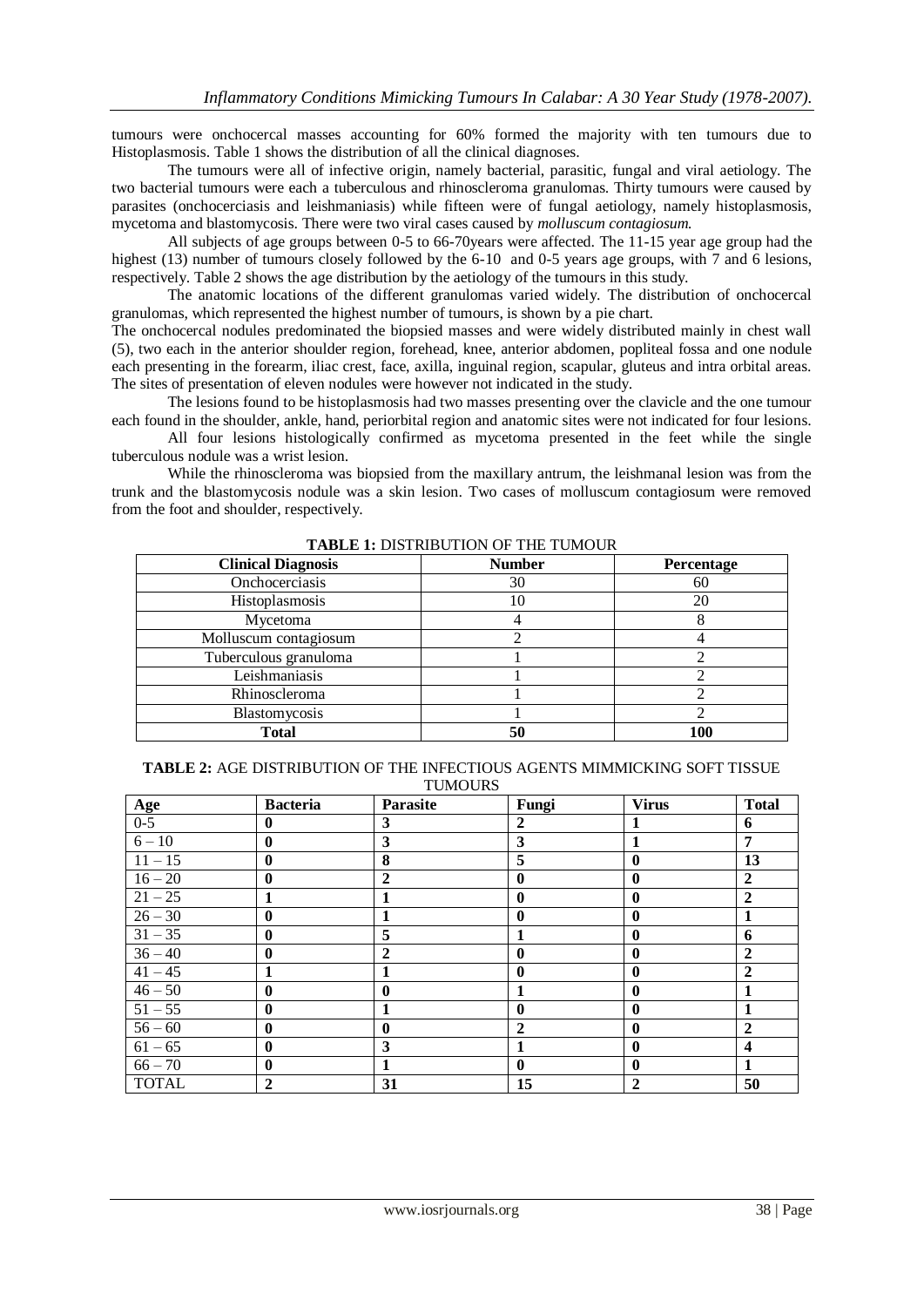

## **FIGURE 1:** PIE CHART SHOWING PERCENTAGES DISTRIBUTION OF ANATOMIC LOCATION OF **ONCHOCERCIASIS**

**FIGURE 2**: PIE CHART FOR ANATOMIC DISTRIBUTION FOR HISTOPLASMOSIS



## **IV. Discussion:**

Inflammatory soft tissue tumours seen in this centre were mainly of infective origin. During the studied period, thirty two thousand, four hundred and forty three (32,443) specimens were received in the Department of Pathology, UCTH and only fifty (50) cases were inflammatory conditions accounting for 0.15 % of all tumours seen within the 30 year study period.

Microbiologic diagnostics difficulties may warrant surgical biopsy for definitive histologic diagnosis. This situation is common in resource-constrained areas with limited capacity for diagnosis of many microbial infections.

Although we had no local studies to compare with respect to sites and age of the tumours, some of them were found in commonly known sites while some were from unusual body sites.

Onchocercal nodules formed around adult worms and *wolbachia*-carrying microfilaria result in fibrosis  $<sup>7</sup>$ . Onchocercal lesions in our study were found below and above the waist with the chest wall dominating. This</sup>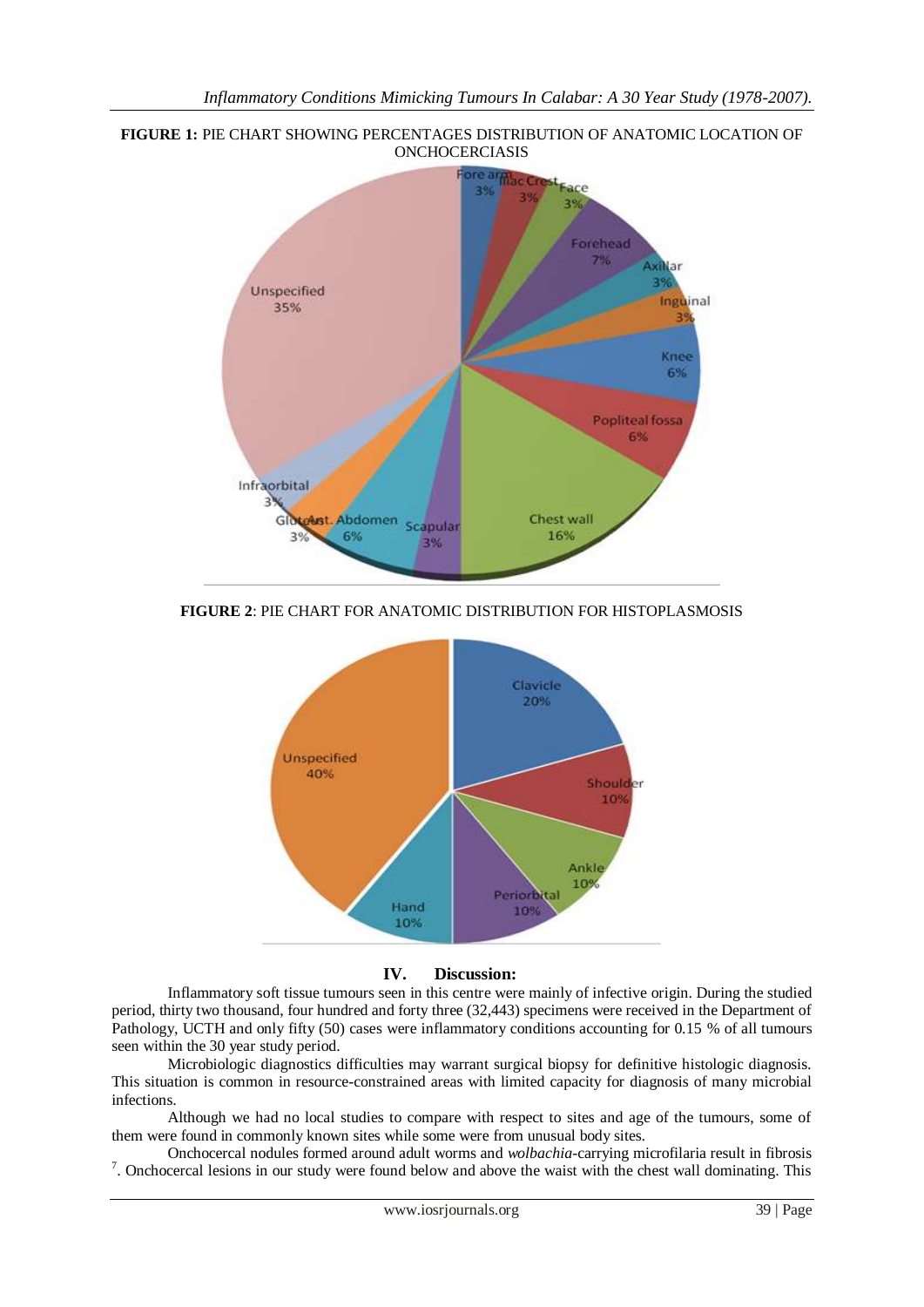distribution is at variance with the lower torso sites commonly seen in African patients<sup>8</sup>. Although Onchocercal nodules occur more commonly in adults<sup>9</sup>, 14 of the 31 lesions came from children. Similarly, the fungal lesions tended to occur in the young age group of 5-15 years rather than adults.

The two bacterial lesions, tuberculosis and rhinoscleroma were found in adults of age groups 21-25 and 41-45 but it was difficult to assign their distribution. The ages of presentation are typical of the disease.

The two cases of *molluscum contagiosum* were expectedly from children 10 years and below and occurred at nasal septum, a typical anatomic site <sup>4,6</sup>. Although there is usually a male preponderance of the disease<sup>5</sup> this study was unable to provide its sex distribution.

The study could not establish in which ages the lone cases of leishmaniasis and blastomycosis fall. For the same reason, the mycetoma cases could not be distributed.

All eight diseases can occur commonly or as sporadic cases in a tropical area such as Nigeria. Also infection with these different aetiologic agents are known to elicit chronic inflammatory reaction leading to the formation of granulomas. 1, 9,10, 11

Clinical diagnosis is often a challenge because of the wide range of differential diagnoses for the majority of the tumours in this study. In Nigeria, microbiological diagnoses of fungal and viral diseases is rudimentary while capacity for some bacterial and parasitologic diagnosis of rhinoscleromatis and mycobacterium tuberculosis in non-sputum samples is extremely limited.

## **Tuberculous Granuloma**

Mycobacterium tuberculosis, a member of the *Mycobacterium tuberculosis* complex has a long doubling time of between 16 and 20 hours, thus a slow grower. The organism also has intracellular location, which ensures effective evasion of host immune defences.

The host response to eliminate the microbial pathogen results in a fibrotic reaction surrounded by epithelial and chronic inflammatory cells. This lesion or tubercle granuloma consists of a central core of caseating necrotic or non-necrotic tubercles and a peripheral of epithelial cells and histiocytes or macrophages<sup>1</sup>.

The tuberculous granulomata have their nuclei arranged in a semi circle akin of a horse-shoe, called Langhans giant cells. $2,3$ 

Granulomata are most commonly found in the cutaneous tissue of any part of the body, the pleura and lung tissue.

In this study, one case of tuberculous granuloma presented as a soft tissue tumour in the wrist of the subject, a rather unusual but not unlikely location.



**FIGURE 3**: H & E: Section showing central area of caseous necrosis interspersed with multinucleated Langhans' giant cells surrounded by rim of lymphocytes and epitheloid-cells.

Ziehl Neelsen stain, Auramine- Rhodamine stain are some of the common stains for confirmation of the diagnosis of mycobacterium tuberculosis.

#### **Rhinoscleroma**

It is a chronic granulomatous disease almost exclusively limited to the nasal cavity.<sup>4</sup>

The disease is caused by [Klebsiella rhinoscleromatis](http://en.wikipedia.org/wiki/Klebsiella_rhinoscleromatis)—subspecies of [Klebsiella pneumoniae](http://en.wikipedia.org/wiki/Klebsiella_pneumoniae)— a [gram](http://en.wikipedia.org/wiki/Gram-negative)[negative](http://en.wikipedia.org/wiki/Gram-negative), encapsulated, nonmotile, rod-shaped [bacillus](http://en.wikipedia.org/wiki/Bacillus) (diplobacillus), member of the [Enterobacteriaceae](http://en.wikipedia.org/wiki/Enterobacteriaceae) family. It is sometimes referred to as the "Frisch bacillus," named for Anton von Frisch who identified the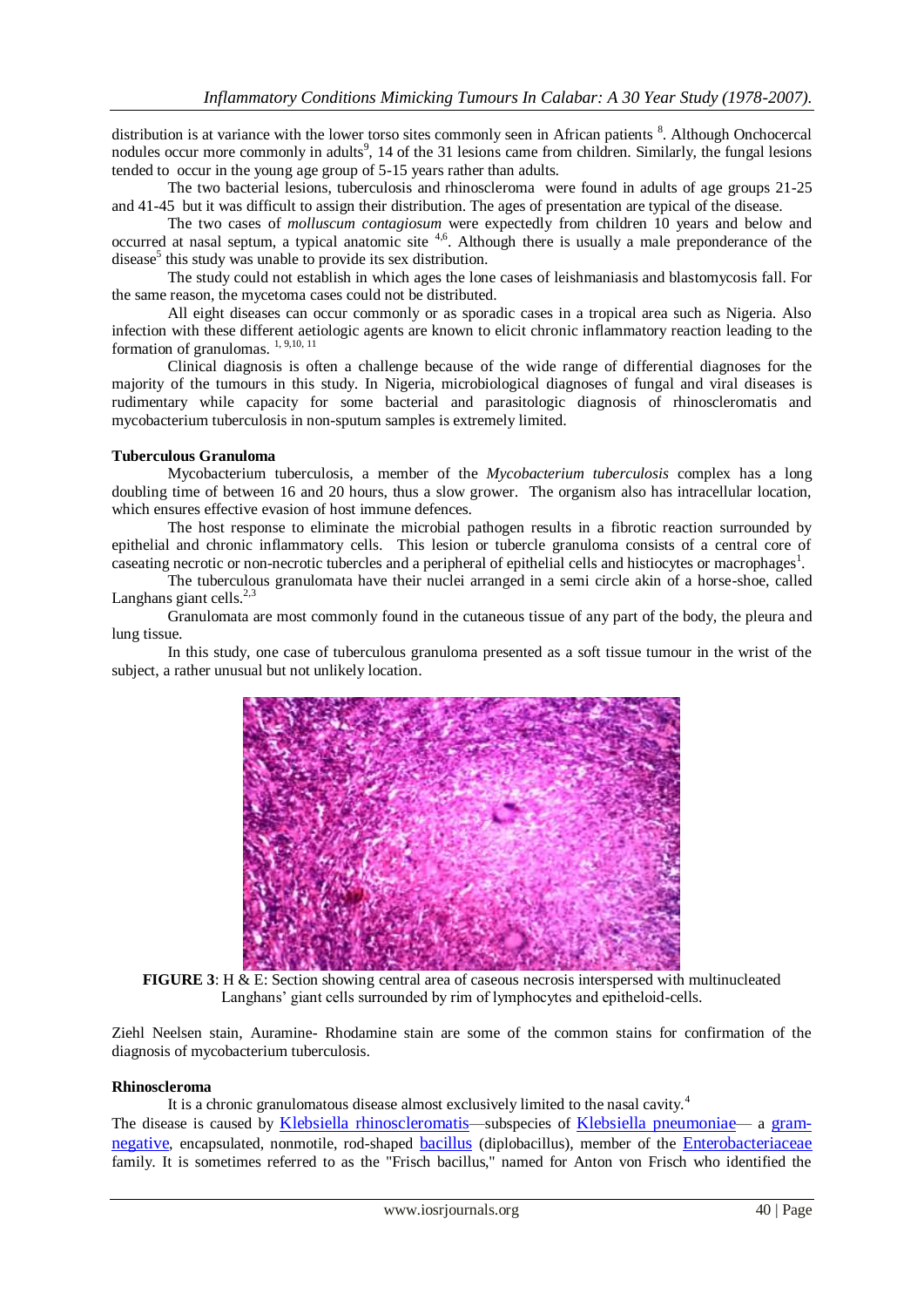organism in 1882. It is contracted directly by droplets or by contamination of material that is subsequently inhaled.

Scleroma has an insidious and spontaneous onset but progresses through three distinct clinical stages. The nodular or granulomatous stage consists of intranasal polyps. These nodules are painless and may occur at any location between the nostrils and the lung hila.

The disease is seen commonly in young and middle aged adults and persons of lower economic and nutritional levels. It occurs a little more in females than males.<sup>5</sup>

The location within the maxillary antrum in this study is in keeping with the common sites for rhinoscleroma when the nodules spread to the floor, walls and septum of the nose.<sup>6</sup>

#### **Onchocerciasis**

A parasitic infection by the *onchocerca volvolus* nematode is transmitted by the female blackfly, simulium.

The onchocercal larvae develop in the ensymbiotic wolbachia pipiens worm which resides in the dermis of the human host. The microfilariae develop and mature within nodules formed by the worms.

An inflammatory reaction occurs around the adult worm and that directed against the wolbachia carried by the microfilariae results in tissue fibrosis.<sup>7</sup>

These fibrotic lesions occur as nodules involving skin or subcutaneous tissues. They are usually nontender and of varying sizes located in the pelvis, lower extremities, lower extremities, and lower torso particularly in African patients.<sup>9</sup>



**FIGURE 4**: Section showing gravid Onchocercal volvulus with fibrosis and hyalinization of the stroma. The stroma is infiltrated by chronic inflammatory cells mainly eosinophils and lymphocytes.

#### **Leishmaniasis**

Cutaneous Leishmaniasis is a chronic parasitic infection caused by different species of leishmania related to the geographic location. In the old world of Asia and Africa, *L. major, L. tropica and L. aethiopica* are responsible for infection while *L. braziliensis, L. mexicana* etc are responsible for infection in South America.

Cutaneous leishmaniasis may induce chronic inflammation.<sup>10</sup>

Lesions manifest in skin as dry, crusted and spreading or may be moist and exudative with a red granulating base. A mixture of acute and chronic inflammatory cells of infected and non-infected mononuclear cells predominate with a granulomatous response of epitheloid and giant cells.<sup>1</sup>

#### **Histoplasmosis**

It is a common systemic fungal infection in some parts of North America (mid western and south eastern USA). The disease is caused by *Histoplasma capsulatum* whose varants and virulence differ with geographic location.<sup>14</sup>*H. capsulatum var dubosii* is responsible for most of the disease in Africa with Nigeria, Senegal, Zaire and Uganda accounting for most of the cases.

Infection is acquired by inhalation of fungal spores from the soil, making the lungs the site of primary infection. The lung lesion is a concentric mass of caseating and noncaseating granuloma with a fibrotic thick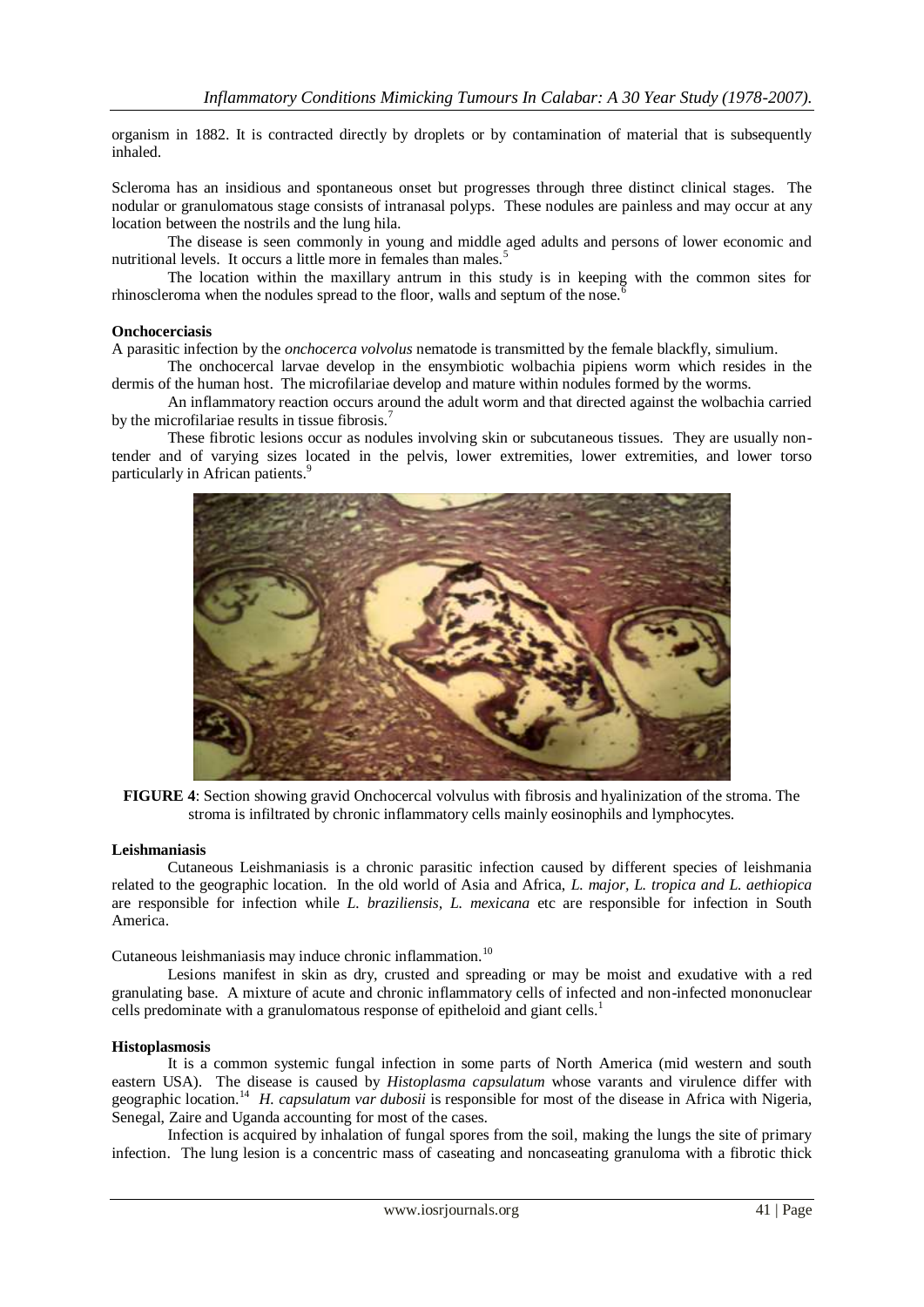shell. A central calcium deposit within the granuloma differentiates it from a neoplastic mass. Histoplasmosis is increasing in HIV-infected.

Definitive diagnosis is poor by mycological isolation on special media where available in addition to difficulty in obtaining bronchoscopic specimen.

Lesions may be confined or enlarge to erode into airways. Common sites of location are the lung hila or mediastinum, liver or spleen. Skin, bones and joints may be affected. Histoplasmosis has no known sex or age predilection.

**FIGURE 5:** Section showing refractile spores of *Histoplasma capsulatum* within and outside the multinucleated giant cells in the midst of chronic inflammatory cells mainly eosinophils.

## **Mycetoma**

Mycetoma is a chronic granulomatous disease of the skin and subcutaneous tissue caused by bacteria, actinomycetes or several fungal species.

It is commonly found in the tropic and subtropical regions especially in the Indian subcontinent from where the names Madura foot or Maduromycosis came.

The bacterial and fungal species responsible for this disease vary according to region and the local climate. These include Madurella spp, *Pseudallescheria boydii*, *Acremonium spp, Fusarium spp* for the bacterial (Enmycetoma) agents and *Actinomydurae madurae*, *A. pelletieri*, *Norcardia spp* and *Streptomyces somaliensis* for the Actinomycetoma.

The foot and lower leg are common sites of affectation following traumatic inoculation. However, any part of the body can be affected.

Following inoculation, the organism grows to form masses of fungal mycelia or bacterial filaments.<sup>15</sup>

Mycetoma lesions are granulomatous and are associated with discharging sinuses and deformity of the part of limb. Although it is localized, infection may extend to affect underlying bone.

Adults above 20 years and five times more men than women are commonly affected.

## **Blastomycosis**

It is a systemic granulomatous lung disease caused by the inhalation of spore forms of the fungus, *Blastomyces dermatitidis* in moist soil.

The disease is endemic in parts of North America, less commonly in Africa, India, Middle East and Central and South America.

The lung is the primary site of disease from where it may be disseminated to other sites of the body. The skin is the commonest extrapulmonary site, followed by the bone and genitourinary area.<sup>16</sup>

The lung lesion is a noncaseating granuloma of epitheloid and giant cells.

On the skin, lesions are characteristically verrucous, starting as papulopustular and later as heaped-up crusted masses with micro abscesses in the margins.

The skin site of blastomycosis in this study agrees with known location of the extrapulmonary forms of the disease.

## **V. Conclusion:**

Microfilariasis caused by *onchocerca volvolus* and *loa loa* parasites are common in Cross River State. However, it is onchocerciasis which is often characterized by fugitive swollen lumps in subcutaneous tissues containing dead adult worms.